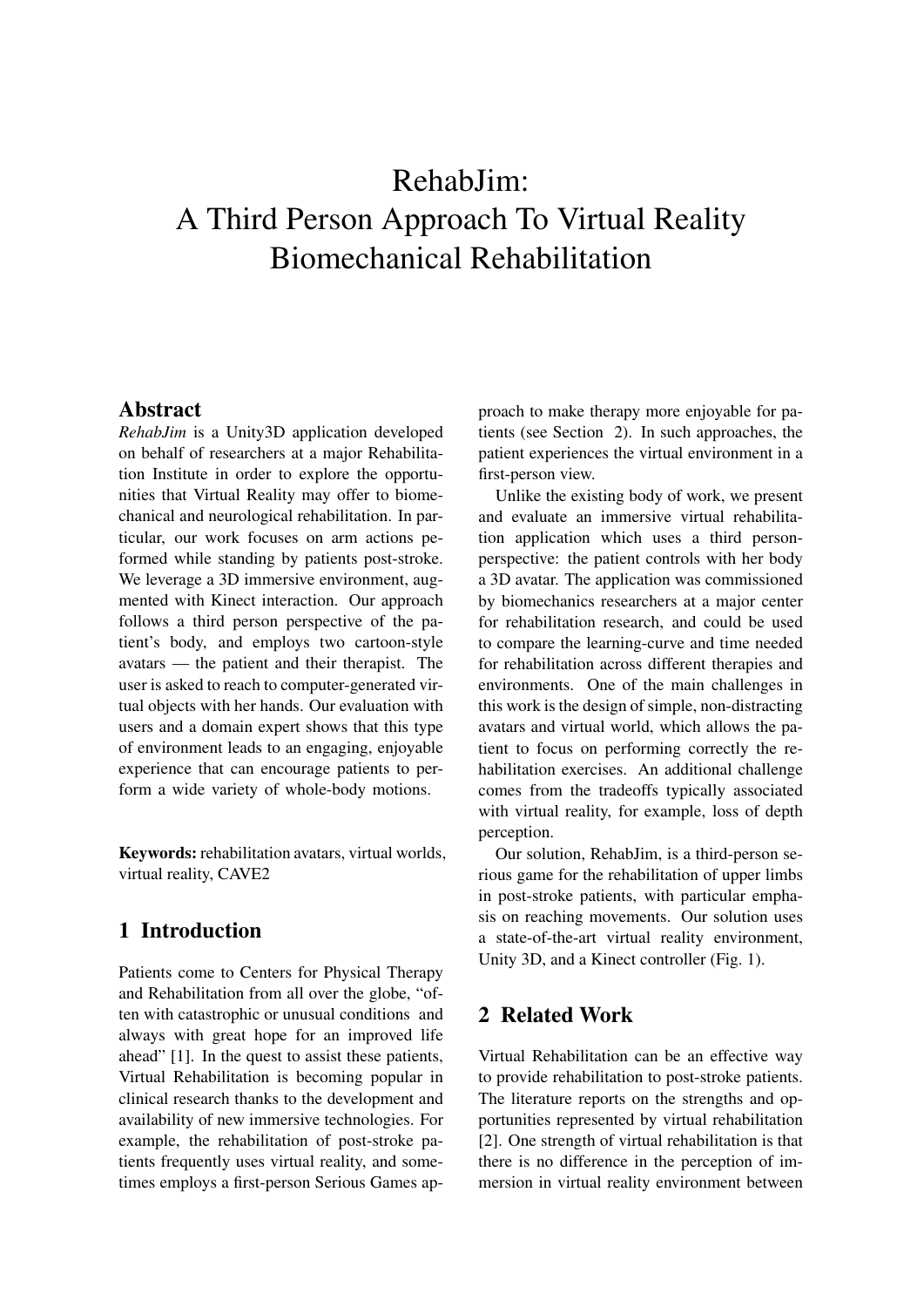

Figure 1: External view of CAVE2 environment with a running instance of our application. The screens cover 320 degrees of visibility and a monitor at the entrance is used for managing the hardware resources.

healthy patients and post-stroke patients [3].

A possible way to approach virtual rehabilitation is through Serious Games. It has been demonstrated that this strategy is helpful to reduce the repetitiveness of exercises, which often implies a lack of motivation in patients [4]. An example of a serious games for rehabilitation is by Ma et al [5], in which patients perform several stengthening exercises for fingers, hands and arms using a high resolution HMD, Virtual Research 1280 stereo device. In the work of Petracca et al [6], a LEAP motion controller is used in combination with an adapted version of a web video game and the patient must keep her forearm in a fixed support. However, this type of setting is typically too constraining for the patient, while using a Kinect can give the patient freedom of movement.

Several attempts have been made using webcams. One example is the work of Hoermann et al [7], where a computerized mirror therapy was used: patients keep their hand(s) on a table in front of them. The hands are covered by a screen in which the mirrored unaffected hand is shown. Another example is the RGS work of Burke et al [8] where webcams, serious games and virtual rehabilitation are integrated. In this game, patients intercept spheres that are moving towards them. In this approach there is a clear advantage in that the therapy does not require a specialized environment. However, these games

can also be flat and not engaging. This might be a problem: a good virtual reality environment should be highly motivating [5], otherwise it is likely to have the same problems as traditional rehabilitation.

In the similar work of Mumford et al, patients need to move a physical object over an LCD horizontal panel [9]. This approach is not feasible for those patients who are unable to hold weights. Furthermore, our researcher collaborators suspect that moving objects might be distracting for patients [10] and thus could influence the patient performance.

The work closest related to ours is Turolla et al [11], where the users are also performing a reaching movement. Turolla et al also show the correct path on the screen, as we do. However, in their work the correct path is established by the therapist, while in our approach the path is computed automatically. In the work of Piron et al [12], which uses a form of tele-rehabilitation, the optimal path is also pre-recorded by the therapist. However, our collaborators argue that the presence of the therapist is an important aspect for rehabilitation and for this reason the therapist should also be present in the virtual world used for the rehabilitation.

A related technique often used in virtual rehabilitation is mirroring. For example, Patel et al [13] use virtual reality based mirrored feedback tasks. While we do not address mirroring in our framework, one of the available features is a distorted mode influenced by the mirroring technique.

# 3 Methods

We start with a technology and overall system overview, and then highlight our specific process and choices in the design of the avatar application. We then describe the main features for customizing the rehabilitation experience, and finally the user interface adopted for facilitating the interaction with the avatar and the system.

#### *3.1 CAVE2 Environment*

The CAVE2 [14] environment is a hybrid immersive reality system that combines the benefits of both scalable-resolution display walls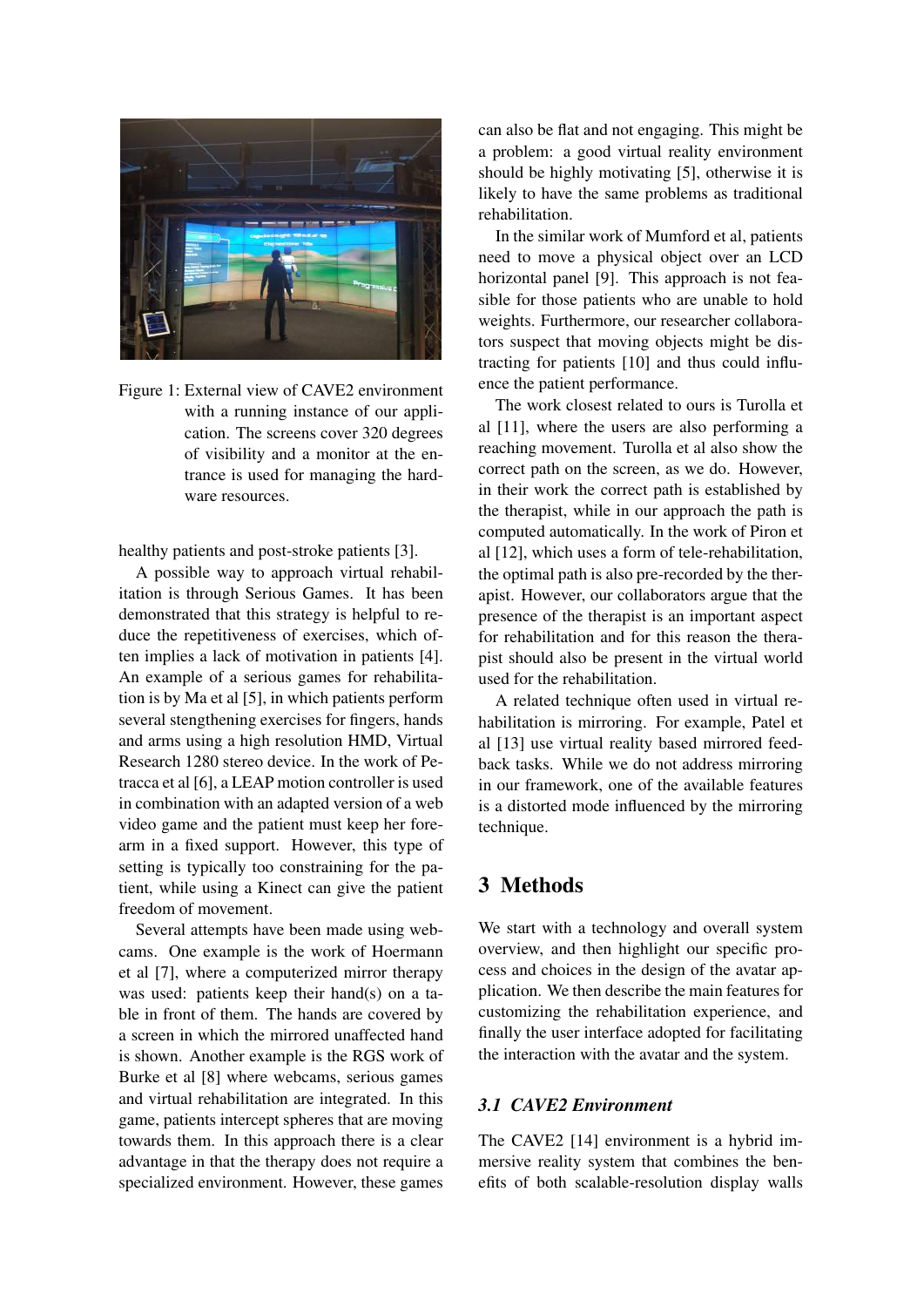and virtual-reality systems. The technology allows information-rich analysis as well as virtualreality simulation exploration. CAVE2 provides users with a 320-degree panoramic environment for displaying information at 37 Megapixels in 3D, approximately 24 feet in diameter and 8 feet tall and consisting of 72 near-seamless passive stereo LCD panels managed by a 36-node high-performance computer cluster. Thanks to the 10-camera optical tracking system, CAVE2 allows to know in real-time the position in space of a user who wears a particular pair of 3D glasses, and also the orientation of her head, guaranteeing a three-dimensional perspective that varies according to the movements of the user inside the space. At the same time, the system can track the 6DOF of multiple controllers, which can be used in order to interact with specific applications. CAVE2 additionally provides a 3D virtual sound system thanks to its multiple speakers.

In order to track the joints of the patients, we added a Microsoft Kinect v2 device to the CAVE2 environment. This device was placed at a height of two feet from the ground, with an inclination of 4 degrees. This arrangement allowed us to track the position over time of up to 29 human joints, and to calculate using matrix algebra their orientation in space. The maximum number of trackable users is currently 6, and the allowed user-distance from the device is approximately 12 feet. We also leveraged the Kinect v2 speech recognition feature in order to broaden the user interaction possibilities.

#### *3.2 System Overview*

Our application is developed in Unity 3D, and follows the constraints and the possibilities offered by CAVE2 environment. A third party wrapper allows us to define the position and orientation in space of each of the 64 screens, in order to render on each of them the correct portion of the scene. Each of the 32 computers then runs its own instance of the application and is controlled by a master node, which takes care of uploading content to the whole cluster and which makes synchronous requests to the other nodes. For example, generating an object in a random position would require the master node to compute the position and then transmit it to all the nodes, otherwise each computer would produce a different result. Due to wire extension issues, the Kinect v2 device is connected to an external server which streams the position of the joints of the users to each node via a local network.

The application is typically initiated by a therapist from the master node of CAVE2, where simple data about the patient can be inserted for logging purposes. Then the patient can start her training session inside CAVE2 with or without the help of the therapist. Both patient and therapist are represented by an avatar in the virtual environment (Fig. 2) and their movements are tracked with the aid of the Kinect. Through the 3D user interface of the voice commands, each user can decide which training mode to start and which features to enable during the session. All data involving the training is then stored onto the master node inside a log file, which can be later used for post-training analysis.

#### *3.3 Application Design*

The application is meant to be engaging and enjoyable for patients, adopting the possibilities offered by virtual reality and leveraging the principles of gamification. Following several lowfidelity and high-fidelity prototypes and based on initial feedback from the rehabilitation researchers, we adopted a minimalistic environment characterized by few distinct natural features, a neutral background and an easily understandable color palette. Since an excessive number of elements would have provided a relevant source of distraction for some patients, we decided to keep the virtual scene as simple as possible.

The movements of the patient are tracked and reproduced by the virtual avatar moving in front of her. The domain experts considered photorealism a poblem for the rehabilitation purpose — the small artifacts in the realistic avatars' appearance and behavior were distracting. We thus decided to adopt a stylized cartoon shape for our avatar, further maintaining coherency with the rest of the scene. The virtual objects that the patient has to reach are rendered as spheres, in order to have the distance from the user independent of the angle of approach.

A first issue regarding positioning virtual ob-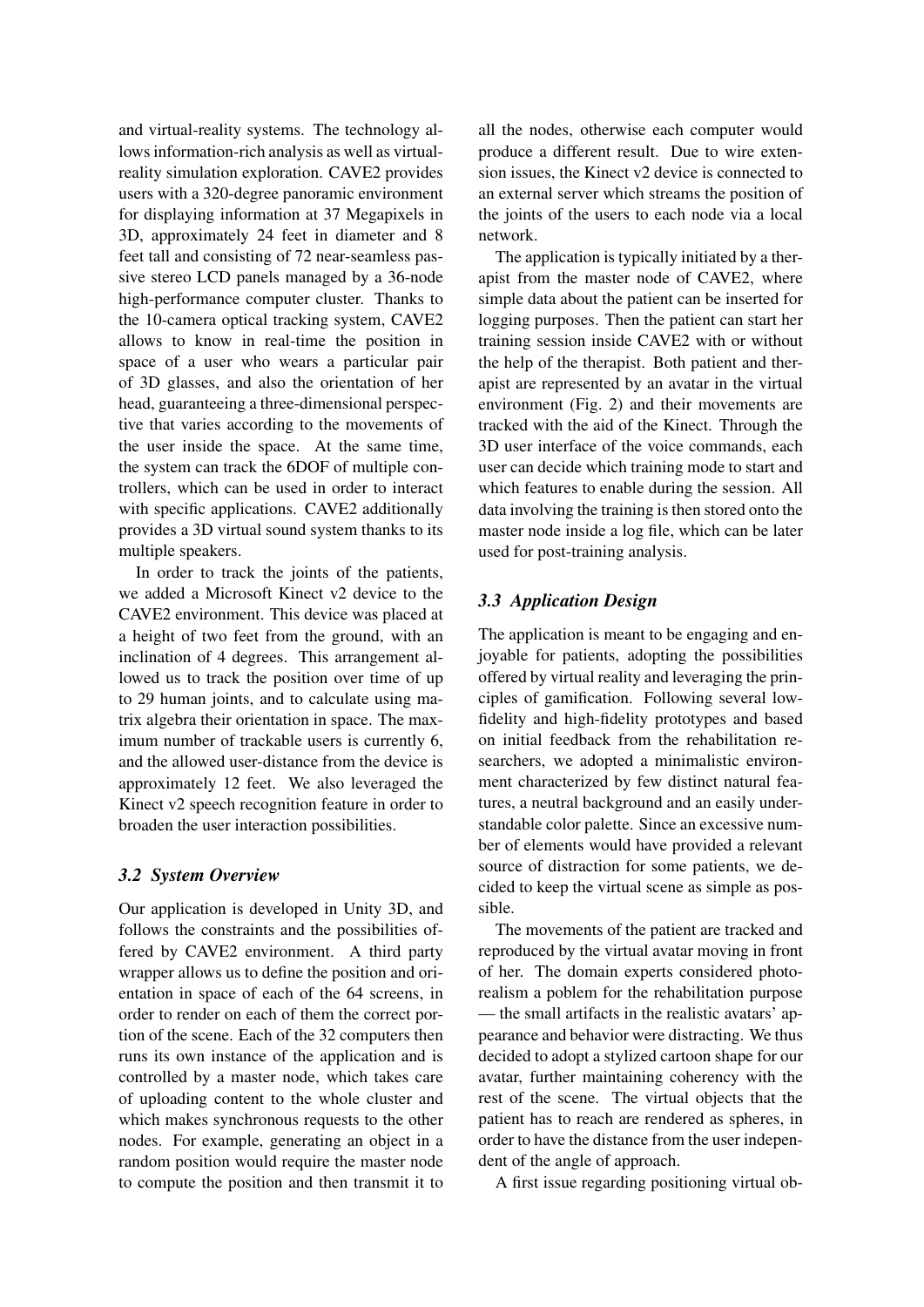

Figure 2: Part of the Tutorial Mode which presents the two type of avatars (therapist on the left, patient on the right).

jects involved excluding positions in which they could not be seen by the patient, considering that the avatar occupies a relevant portion of the screen. Since the avatar, having roughly human size, is virtually situated in front of the user and is seen from the back, objects need to appear even further than the avatar in order to be caught: for this reason, our custom seeding algorithm generates objects only in positions reachable in relation to the current position of the patient and never directly in front of her.

A second issue involves the perception of depth in the 3D virtual world: in virtual environments, sometimes, it is not easy to distinguish how far an object is and how much we should move in order to reach it. By experimenting with different alternatives, we decided to use the camera angle to place realistic shadows on the scene (Fof. 3 left). These shadows are projected by the avatar and the objects on the ground. An effective size of the objects was empirically determined to be 2/3 of the size of the avatar's hands.

#### *3.4 Training modes*

The following training modes were designed on the basis of repeated interviews with the domain experts, in which they discussed the state of the art therapeutic approaches. In order to allow

new users to learn how to use the system, we introduced a two-minute long interactive tutorial to make them feel more comfortable and learn the basics. Three different training modes are provided, one of which is fully customizable by the therapist. At the end of each mode, simple statistics are provided to the user and therapist. We describe briefly each mode below.

### 3.4.1 Tutorial Mode

The Tutorial Mode is accompanied both by visual text appearing on screen and by a voiceover giving instructions to the patient. The two main types of avatar, the patient's and the therapist's, are presented to the user with graphical animations, then the user is asked to walk to the center of CAVE2 inside a virtual red circle, to the position she will have to maintain during the training (Fig. 3 right). The position of the user in this case is computed again by using the Kinect v2. Simple tasks of reaching objects follow, with visual and audio feedback in order to involve the user and accustom her to the system. The final part of the tutorial involves using the Wand controller in order to enable and use the graphical user interface, as well as the speech recognition feature to activate specific options.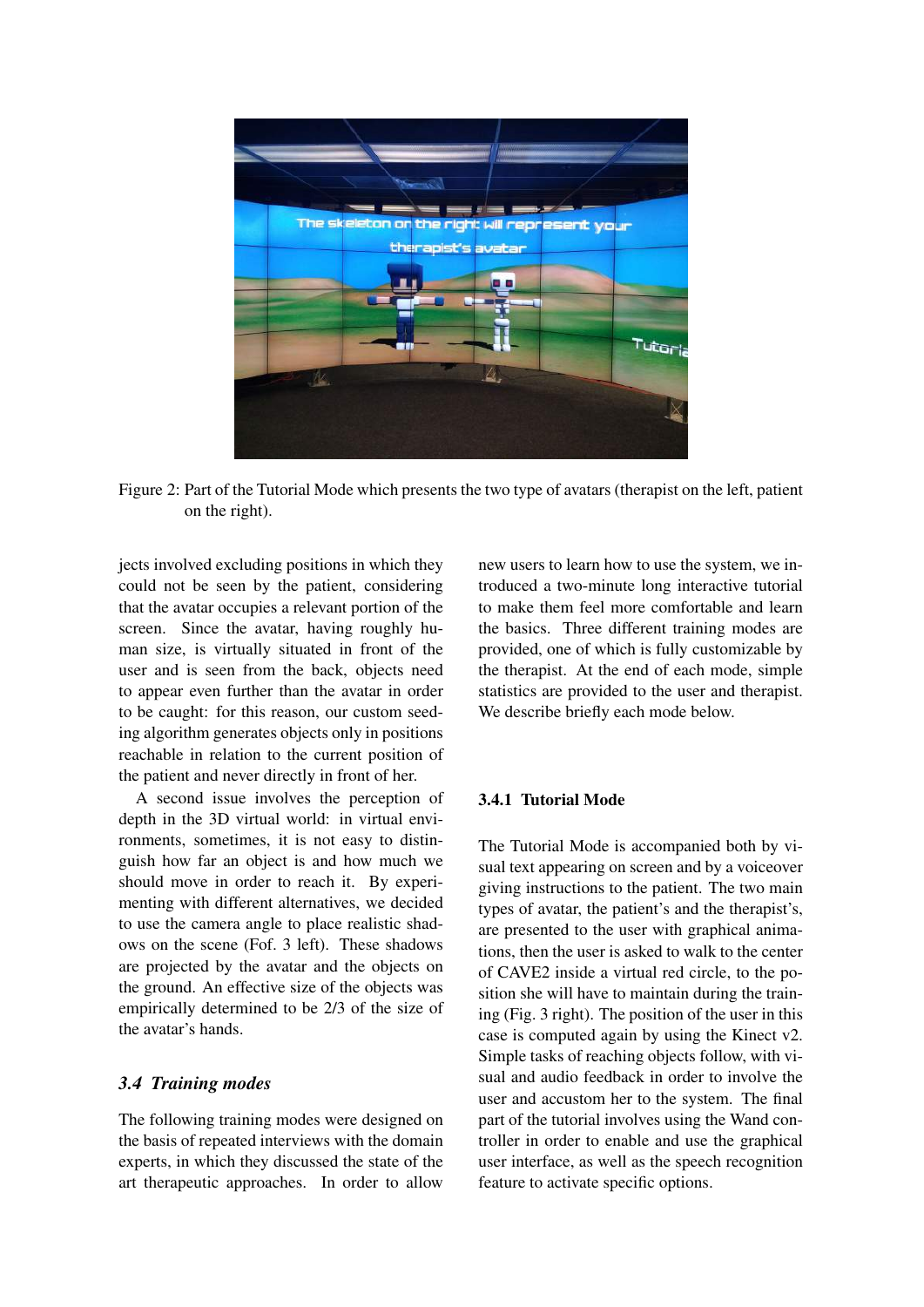

Figure 3: Left: The shadows cast on the ground help the user perceive depth in the 3D environment. Right: Before starting a new session, a red virtual circle helps the user locate and maintain the correct position.

#### 3.4.2 Random Objects Mode

The Random Objects mode is meant to be a quick way to run the application every time in a slightly different way. This mode generates, one at a time, a given number of virtual objects in random positions, with a new random seed at each execution. Objects, as mentioned before, are placed only in allowable positions in order not to be occluded. Our algorithm provides a dynamic timeout for each object that also considers the current behavior of the user: if the first time the patient doesn't reach the object in a predefined amount of time, the object vanishes and the next one appears; the system will now allow more time to the user for reaching successive objects. The main purpose of the timeout is to avoid particularly difficult positions for a specific user and to limit the impact of possibly unfortunate randomly-generated positions.

#### 3.4.3 Progressive Mode

The Progressive Mode is very similar to the previous one, but focuses on generating progressively further objects in a predefined direction. The aim of this mode is to start with simple movements and make them more difficult little by little, in order to accustom the patient or to better see her improvements over time.

#### 3.4.4 Custom Mode

The Custom Mode is completely configurable by the therapist through a file present on the

master node which operates the CAVE2 environment. The position of each object in space and its related timeout can be simply set by inserting the respective value in the system. This approach allows unlimited types of training, which can be more specific for the situation of each patient.

#### *3.5 Trajectory Mode and Distorted Mode*

Our application offers two additional ways to customize the user experience: a trajectory visualization mode and a distorted mode, which can be both activated at any moment with the Wand controller or using voice control.

#### 3.5.1 Trajectory visualization

This feature is intended to improve the movements of the user. The feature employs visible trails which generate from the hands of the avatar and decay after a predefined amount of time (Fig. 4 left). This allows both the patient to be more mindful of her own movements and the therapist to notice significant details during the training. The trails are accompanied by a visualization of the optimal trajectory to reach a target: when a new virtual object appears, a ray is cast from the nearest hand of the avatar to that object, indicating the shortest path which could be followed to reach it. By visually comparing the white trails and the red trajectory, it very easy to identify qualitatively the movement error.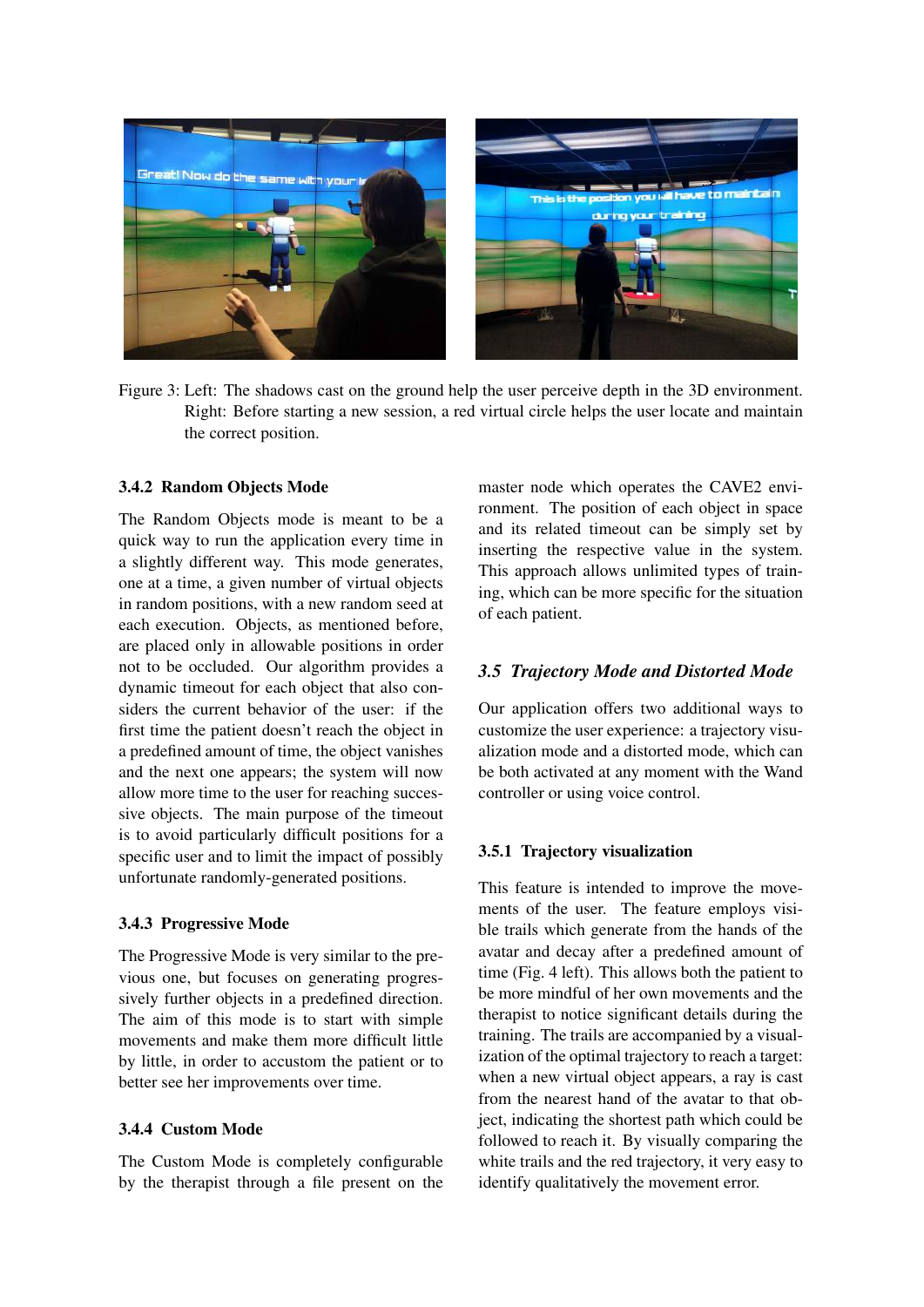

Figure 4: Left: When Trajectory Mode is enabled, the movements of the avatar generate white trails disappearing after a certain amount of time. At the same time, a red ray highlights the optimal trajectory to reach the current target. Right: In this example, the Distorted Mode maps the movement of the right part of the body of the patient to the left part of the avatar.

#### 3.5.2 Distorted Reality

The current implementation of the *Distorted Reality* mode inverts the movements of the left and right parts of the body, so that if the user moves her left arm, the right arm of the avatar will move instead (Fig. 4 right). The main purpose of adding this feature was to study how patients respond when they are given an unusual situation or a new challenge that requires more concentration with respect to the normal task. The movement, in this case, requires a completely new approach from the patient, who typically finds it initially totally counter intuitive. A possible interesting application made possible with this feature would involve people who have limb amputations: for example, even if a patient does not have her left arm anymore, sometimes she may experience phantom pain – feeling pain to that limb as it was still there. Moving the right limb and seeing the left one moving instead in virtual reality could help the patient relieve that pain.

## *3.6 User Interaction*

User interaction in the case of patients with upper-limb disabilities disabilities is a fundamental concern when designing the application.

Originally, the therapist was meant to activate the system and assist the patient during the whole session. The therapist is represented by her own avatar in the virtual scene, different from the one of the patient. While the application is started from the master node of CAVE2, the Wand controller can be used for opening a menu panel. The panel is implemented as a virtual 3D user interface. This menu appears in the scene to the left of the avatar. The menu allows the user and the therapist to select which training mode to start (or restart), or to exit the application. Selections can be made by using specific buttons on the controller or by moving the avatar so that it touches with its hand the virtual interface.

However, we found this approach inefficient, as the CAVE2 environment renders the 3D perspective of the patient, and not the one of the therapist. Nevertheless, if we want to allow the patient to modify the training at run time, we have to consider that it is not always feasible for her to use a manual controller. To aleviate this problem, we added speech recognition with predefined words, that allows users to perform the functions that could have already been enabled with the Wand (Fig. 5).

For example, a patient can use her voice to change the training mode, restart it, close a menu, show the help panel, visualize the optimal trajectory or activate the distorted mode. Overall, since the different types of interaction do not interfere with each other, we let the user decide which interaction type she prefers. Animations, sound and visual effects are used in order to involve the patient and provide feedback (Fig. 6).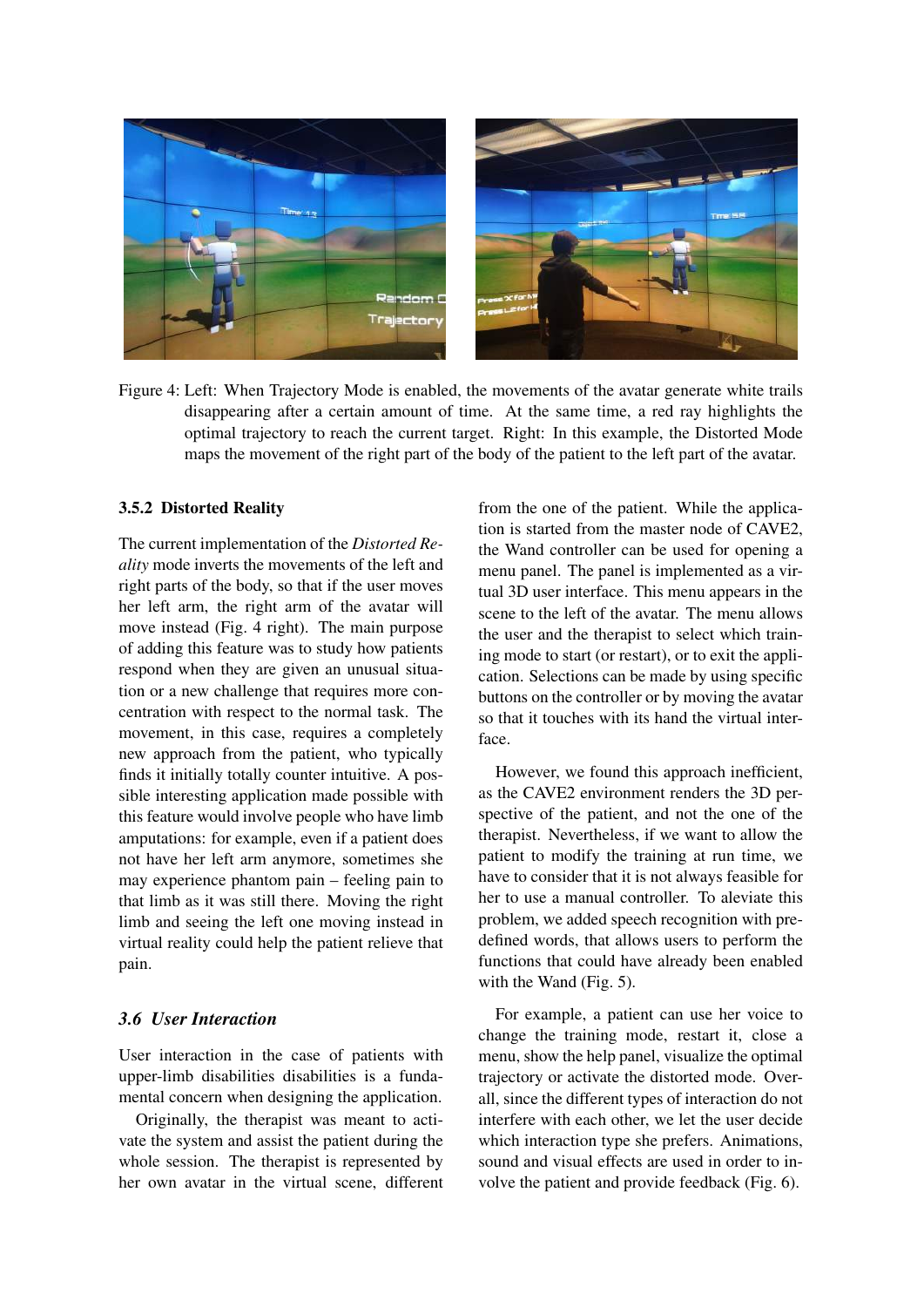

Figure 5: The user can use the Wand controller or his voice to interact with the 3D user interface. In this case, the tutorial helps the patient select the desired training mode.

#### *3.7 Data Gathering*

During each training session, the system records the position and rotation in space of each joint with a frequency of 30Hz. Also, additional information about the objects and the time in which they were reached are added to a log file, stored on the master node of the CAVE2.This information is then automatically sent to the laboratory, where data relative to a specific patient can be further analyzed. A different log for each mode is stored, even if incomplete, with basic metadata characteristic to the patient. The time spent by the patient in reaching a single target is saved and used as a performance measure, but other types of error measurements can be inferred and used from the recorded data (e.g., the relative angle to the optimal trajectory).

# 4 User Study

In order to test the efficiency of our application, we have conducted a pilot user study on 11 users without disabilities who acted as patients. They were given the same 5 tasks to complete in two separate trials, spaced one week apart. Each time they were asked to answer a questionnaire. All the testing was supervised by a senior domain expert.

The tasks proposed involved no external assistance and were as follows: 1) completing the *Tutorial Mode*, 2) enabling *Distorted Mode*, 3)



Figure 6: Animations, sound and visual effects are used in order to involve the patient and provide feedback.

completing a full training session in *Random Objects Mode*, 4) starting, restarting, changing and exiting a training session, 5) completing *Custom Mode* with *Movement Visualization* enabled, 6) using the voice to activate functions and the user interface. For each task we measured the task success, the time-on-task, and the number of errors.

The results show that all users completed each task successfully. During the first trail of tests, 4 users out of 11 sometimes wasted time in identifying the right buttons on the *Wand* controller or had to repeat the vocal commands for activating certain functions, especially because they did not pronounce the words loud enough. The number of errors for each task never exceeded 1, except in the case of voice recognition. The average time per tasks were as follows: 1) 208s 2) 63s 3) 46s 4) 15s 5) 19s 6) 23s.

During the second trial, we recorded only 2 overall errors. Furthermore, the average timeon-task was about 1/2 of the first trial one, very close to the one obtained by the developers themselves. This demonstrates that our avatar interface, despite relying on technology typically unfamiliar to the user, has high learnability and accustoms users with very little effort. The average time per tasks were as follows: 1) 66s 2) 48s 3) 25s 4) 6s 5) 14s 6) 17s.

The questionnaire indicates that the user experience was really good. 7 users out of 11 would not make any change to the current implementations. The *Trajectory Visualization* feature was considered to be very useful, as well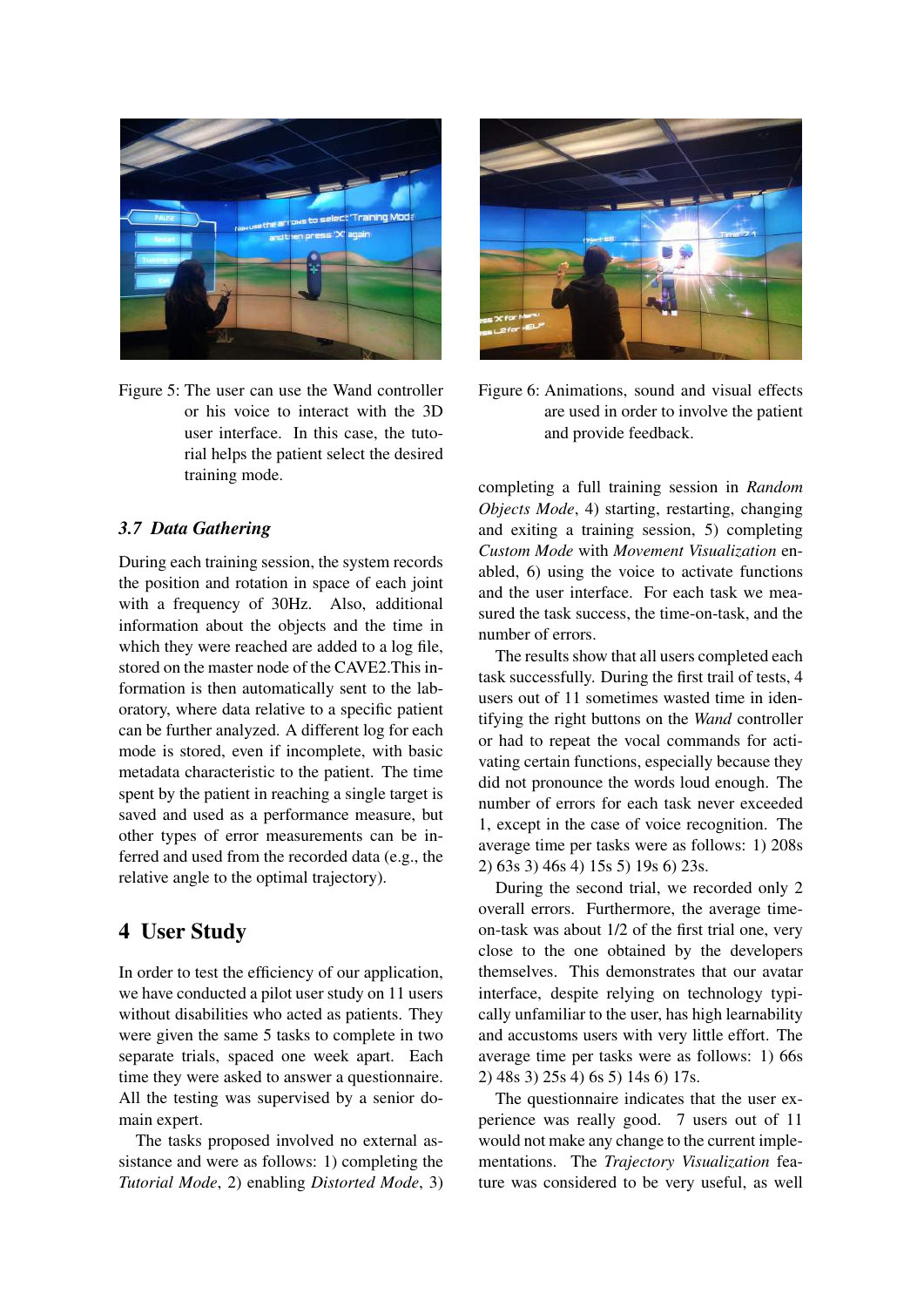as the other features aimed at helping the depthperception of objects in virtual reality. The *Distorted Reality* feature was surprising at first to some users. However, this mode proved to be learnable, after having collected just a few objects.

10 testers out of 11 believed that the scene was not distracting for the purposes of the task and that the non-photorealistic shape of the avatar did not influence the experience in any way. Two testers stated they would have preferred even bigger objects and UI elements, but the remaining felt comfortable with the graphical user interface, which was preferred to the use of voice in 8 cases out of 11. On top of these considerations, all the users judged the experience very fun and challenging.

The domain expert evaluated in detail the project, with very positive feedback, and intends to start testing the application on real patients as soon as possible, in order to conduct more specific case studies.

# 5 Discussion and Future Work

As far as tracking accuracy, Kinect v2 data can be noisy and should be filtered. Even light conditions and clothes worn by patients seemed to make positions less accurate. However, we can leverage the 10 infrared camera tracking system available in CAVE2 in order to have more precise data, possibly unaffected by other environmental elements thanks to the use of specific wearable trackers.

The existing interface can be further improved by the use of novel means of interaction in virtual reality, to facilitate interaction among multiple users, or between the patient and her therapist. For example, we are developing a special mode in which the therapist can move at run time the objects just by using her hands in the virtual space. A possible area of interest would be using our environment to test the possibilities of virtual rehabilitation on patients with amputations.

# 6 Conclusions

RehabJim offers a novel approach to the virtual rehabilitation of upper limbs, using a third person perspective. The proposed framework leverages the advantages of Serious games in virtual reality environments and provides the possibility for therapists to interact directly with patients during a training session. According to the domain experts, this framework will be used to compare results of the third person perspective with a first person perspective, to better understand the merits of each approach.

## **References**

- [1] Rehabilitation institute of chicago. http://www.ric.org/about/. Accessed: 2016-02-10.
- [2] Albert A Rizzo and Gerard Jounghyun Kim. A swot analysis of the field of virtual reality rehabilitation and therapy. *Presence*, 14(2):119–146, 2005.
- [3] JH Crosbie, Sheila Lennon, MDJ McNeill, and SM McDonough. Virtual reality in the rehabilitation of the upper limb after stroke: the users perspective. *Cyberpsychology & Behavior*, 9(2):137–141, 2006.
- [4] Paula Rego, Pedro Miguel Moreira, and Luis Paulo Reis. Serious games for rehabilitation: A survey and a classification towards a taxonomy. In *Information Systems and Technologies (CISTI), 2010 5th Iberian Conference on*, pages 1–6. IEEE, 2010.
- [5] Minhua Ma and Kamal Bechkoum. Serious games for movement therapy after stroke. In *Systems, Man and Cybernetics, 2008. SMC 2008. IEEE International Conference on*, pages 1872–1877. IEEE, 2008.
- [6] A Petracca, M Carrieri, D Avola, S Basso Moro, S Brigadoi, S Lancia, M Spezialetti, M Ferrari, V Quaresrma, and G Placuir. A virtual ball task driven by forearm movements for neuro-rehabilitation. In *Virtual Rehabilitation Proceedings (ICVR), 2015 International Conference on*, pages 162– 163. IEEE, 2015.
- [7] S Hoermann, L Santos, N Morkisch, K Jettkowski, M Sillis, NJ Cutfield, H Schmidt,